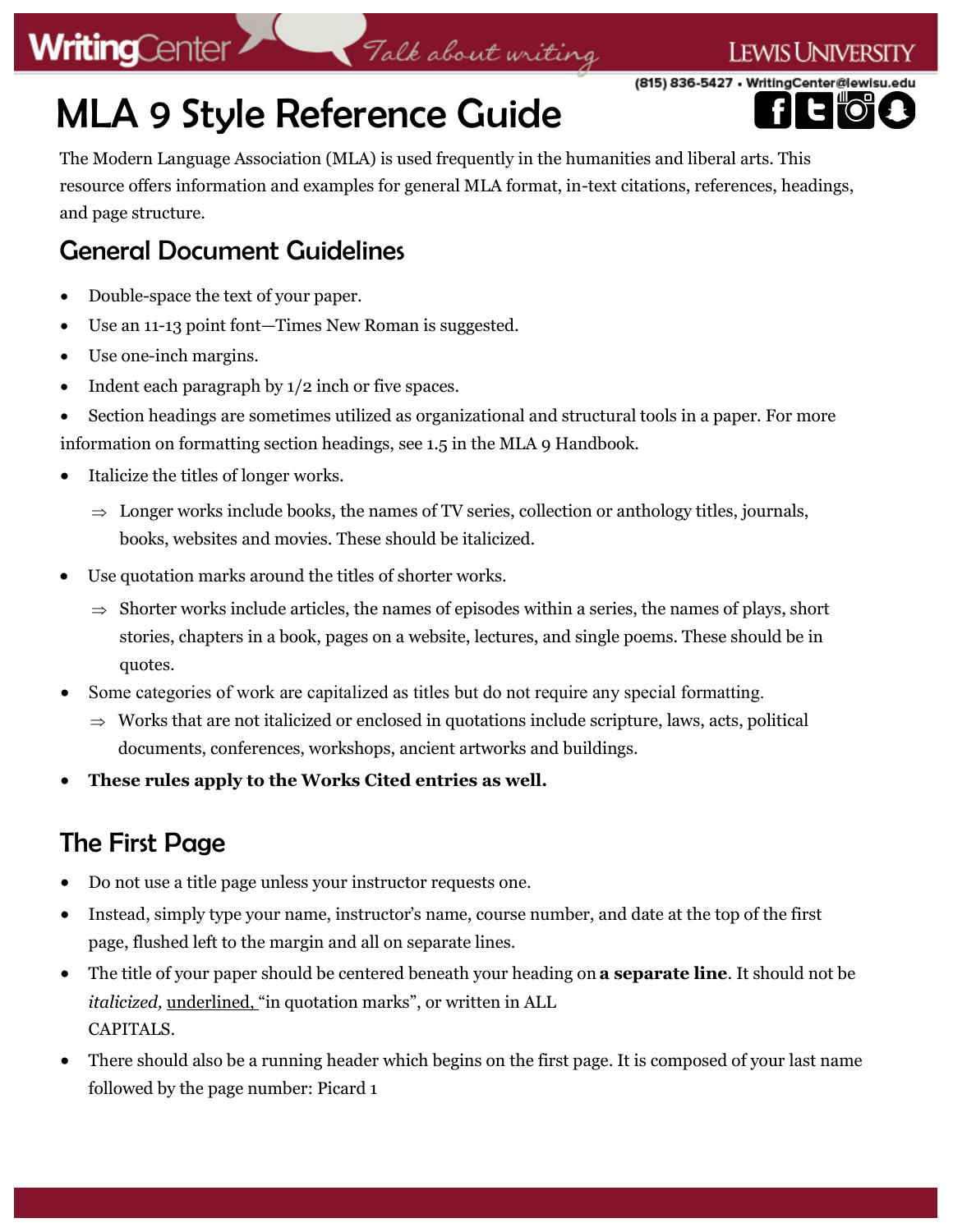### Talk about writing

### **LEWIS UNIVERSITY**

(815) 836-5427 • WritingCenter@lewisu.



Source: Purdue OWL

### Capitalization Guidelines

In MLA, capitalize

- titles that precede a name (Ex. **Professor** Davis)
- adjectives that are derived from a proper noun (ex. **Canadian** wildlife)
- proper nouns
	- $\Rightarrow$  Proper nouns are words that refer to a specific person, place, or thing. General nouns are nouns that do not refer to any specific person, place, or thing.

| <b>Proper Version</b>  | <b>General Version</b> |
|------------------------|------------------------|
| President Kennedy      | the president          |
| The United States Army | the army               |
| The Brooklyn Bridge    | the bridge             |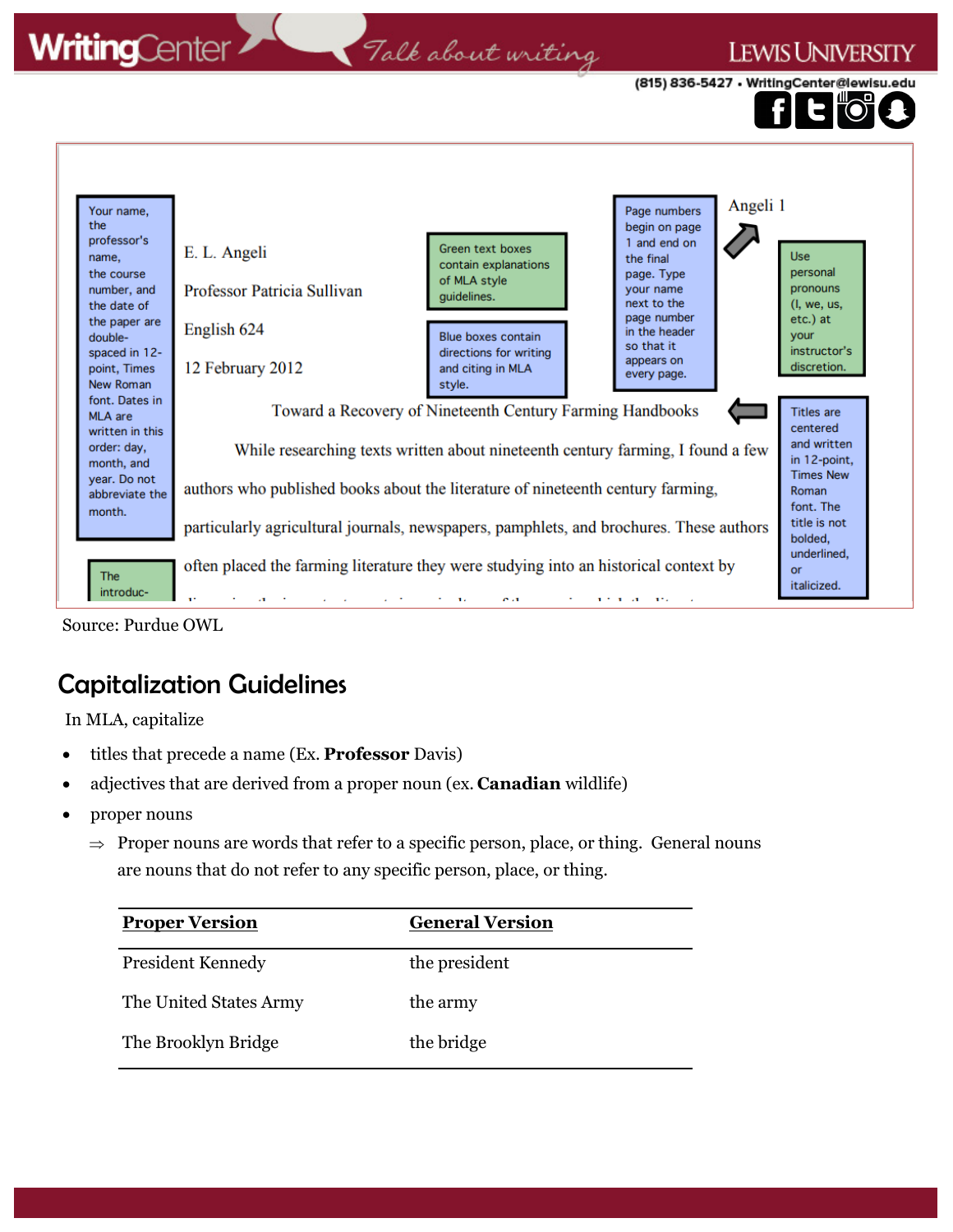## .<br>Talk about writing

(815) 836-5427 · WritingCenter@lewisu.



**LEWIS UNIVERSI** 

For capitalizing titles, capitalize the first word, the last word, and all principal words. In titles, you should capitalize:

- nouns (ex. *The Flowers of Europe*)
- pronouns (ex. *Save Our Children)*
- verbs (ex. *America Watches Television*)
- adjectives (ex. *The Lovely Bones)*
- adverbs (ex. *Only Slightly Corrupt)*

• subordinating conjunctions: after, although, as, as if, as soon as, because, before, if, that, unless, until, when, where, while. (ex. *Life As I Find It)*

Do not capitalize the following parts of speech if they occur in the middle of the title:

- prepositions (ex. The Artist **as** Critic)
- coordinating conjunctions: and, but, for, nor, yet, or, so. (ex. Romeo **and** Juliet)
- the "to" in infinitives (ex. How **to** Play Chess)
- articles (ex. Under **the** Bamboo Tree)
	- $\Rightarrow$  Articles should be capitalized if they occur at the start of a subtitle (ex. Building Libraries in Exile: **The** English Convents and Their Book Collections in the Seventeenth Century)

For untitled works, use the first line or full text if the text is short enough, and capitalize as it appears in the source. Follow the formatting guidelines for your source just as if you were using the title.

- Gertrude Stein's poem "The house was just twinkling in the moon light"
- The tweet "Avoiding Plagiarism: it's easy with MLA's free online guidelines"

For capitalizing with quotations, capitalize:

- after you use a verb to introduce a quote (ex. writes, says, states, exclaims, etc.)
	- $\Rightarrow$  In *The Mirror and the Light*, Hilary Mantel **writes,** "Our possessions outlast us."
	- $\Rightarrow$  Of our personal belongings, Hilary Mantel **writes**, "[T]hey will be our witnesses when we are gone."
- the first letter of the first word in a block quote.

When a quote is integrated into your sentence, lowercase the letter if it would be lowercase in a normal sentence. Use square brackets to show if you have changed the capitalization from the source.

 $\Rightarrow$  In *The Mirror and the Light*, Hilary Mantel **writes**, "[o]ur possessions outlast us."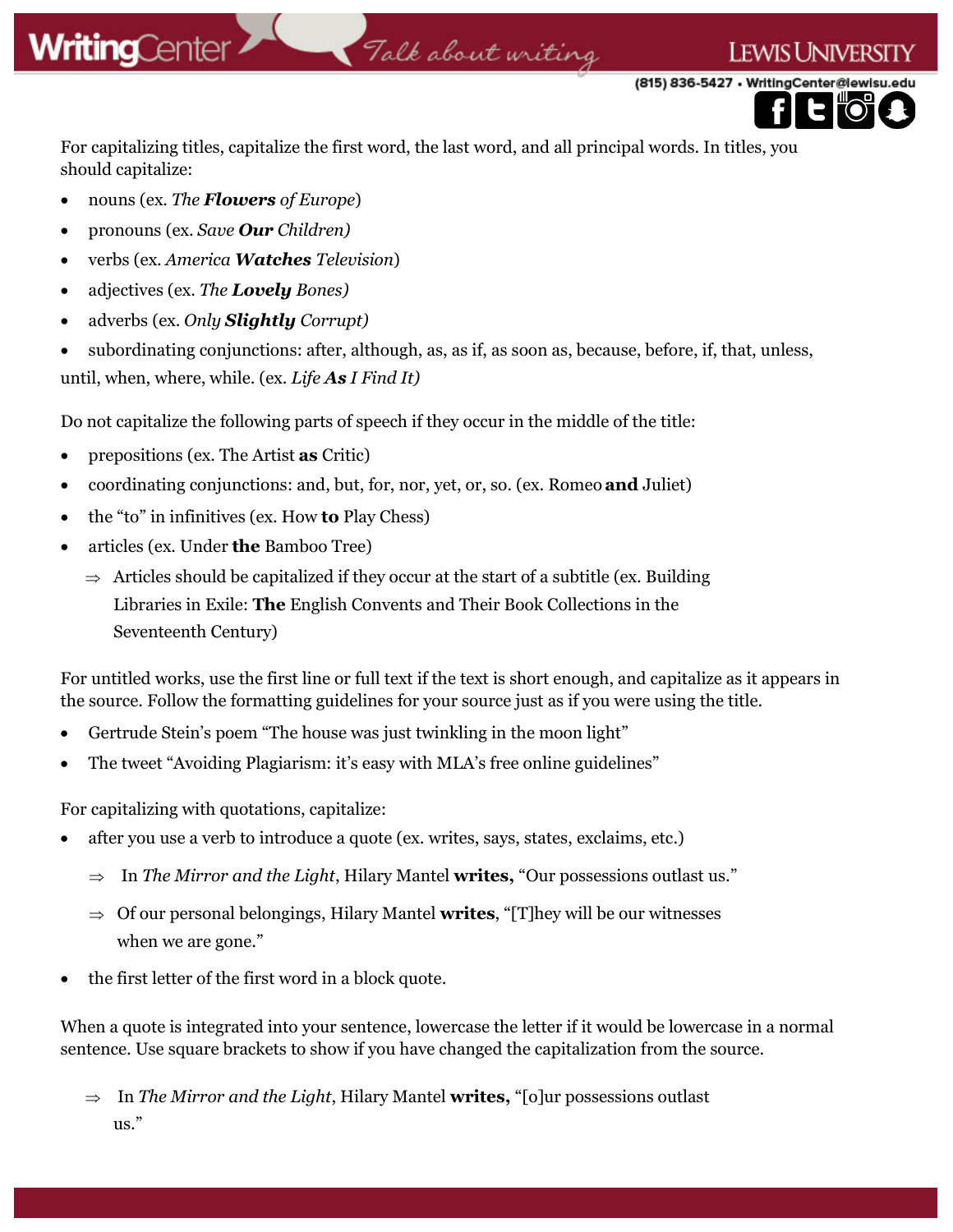### Talk about writing

(815) 836-5427 • WritingCenter@lewisu.edu

**LEWIS UNIVERSITY** 

### Writing with Numbers

### **Use words to express:**

- Numbers that can be contained in one or two words.
	- $\Rightarrow$  One hundred
- Numbers if they are used infrequently throughout the section.
- Numbers that are percentages or amounts of money that can be expressed in less than three words.
	- $\Rightarrow$  Fifteen percent
	- $\Rightarrow$  Twenty-three dollars
- Numbers that appear at the beginning of a sentence. Consider rewording the sentence so that the number appears later on for consistency.
	- $\Rightarrow$  Two hundred people
- A century or an increment of time
	- $\Rightarrow$  Half past two

### **Use numerals to express:**

- Numbers that are more than two words or are in sections where a lot of numbers are being used
	- $\Rightarrow$  Four thousand and fifteen vs. 4,015
- Numbers that precede a unit of measurement
	- $\Rightarrow$  5 kilograms
- Numbers that refer to an address. Do not format the suffix in the superscript.
	- $\Rightarrow$  3rd avenue instead of 3<sup>rd</sup> avenue
- Numbers that are decimals or items in a numbered series
- Numbers that are times or years
	- $\Rightarrow$  2:00PM
	- $\Rightarrow$  2022

### In-Text Citations and Quoting

### **In-Text Citations**

In-text citations, also called parenthetical citations, should be concise. The purpose of a citation is to credit the source and to direct the reader to the correct entry in your Works Cited page. When giving credit, you should include a page number and the name of the author. If the author's name is not available, cite using the title. The name or title only needs to be cited once in the sentence **or** as an in-text citation.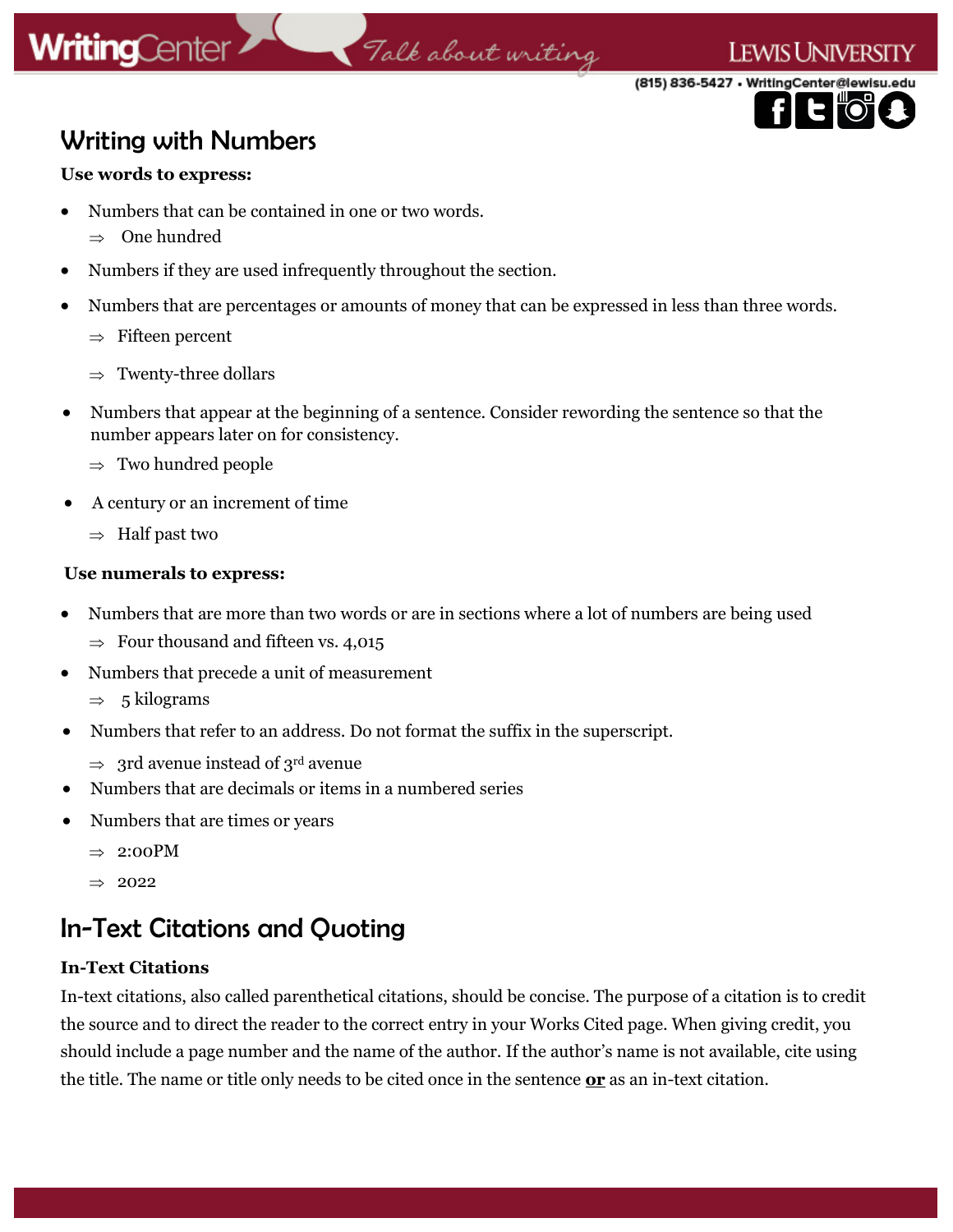

.<br>Talk about writing

(815) 836-5427 · WritingCenter@lewisu

I ewis University

### **Correct Incorrect** (redundant)

According to Naomi Baron, reading is "just half of literacy. The other half is writing" (194).

According to Naomi Baron, reading is "just half of literacy. The other half is writing" (Baron 194).

If you use a title to cite your source and the title is longer than a noun phrase, you should shorten the title. This can be done by including only the first phrase, excluding the initial articles. For further information on shortening titles, see section 6.10 in the MLA 9 Handbook.

- $\Rightarrow$  *How to Avoid Huge Ships*  $\Rightarrow$  *How to Avoid*  $\Rightarrow$  *(How to Avoid, 220)*
- $\Rightarrow$  The Double Vision: Language and Meaning in Religion  $\Rightarrow$  Double Vision  $\Rightarrow$  (Double *Vision,* 102).
- MLA uses an author-page style of in-text citation. The author's last name and the page number are used in parenthesis. There are a few ways you can do this:
	- $\Rightarrow$  Rilke uses roses to discuss the transient nature of existence (22).
	- $\Rightarrow$  A rose's calyx is a metaphor for the soul (Rilke 22).
	- $\Rightarrow$  "Roses are unfolding" (Rilke 22).
- If the source does not have a page number, you should use a different kind of location marker. This can be a time stamp, chapter, line number, paragraph number or anything else that indicates where the cited section is coming from in the source. Page numbers do not need to be preceded by p. or pp. as they do on the Works Cited page.

| <b>In Text</b> | In Parenthetical Citation |
|----------------|---------------------------|
| Page 43        | (Smith, 43)               |
| Chapter 4      | (Smith, ch. 4)            |
| Line 19        | (Smith, line 19)          |
| Scene 2        | (Smith, sc. 2)            |
| 00:11:41       | (Smith, 00: 11: 41)       |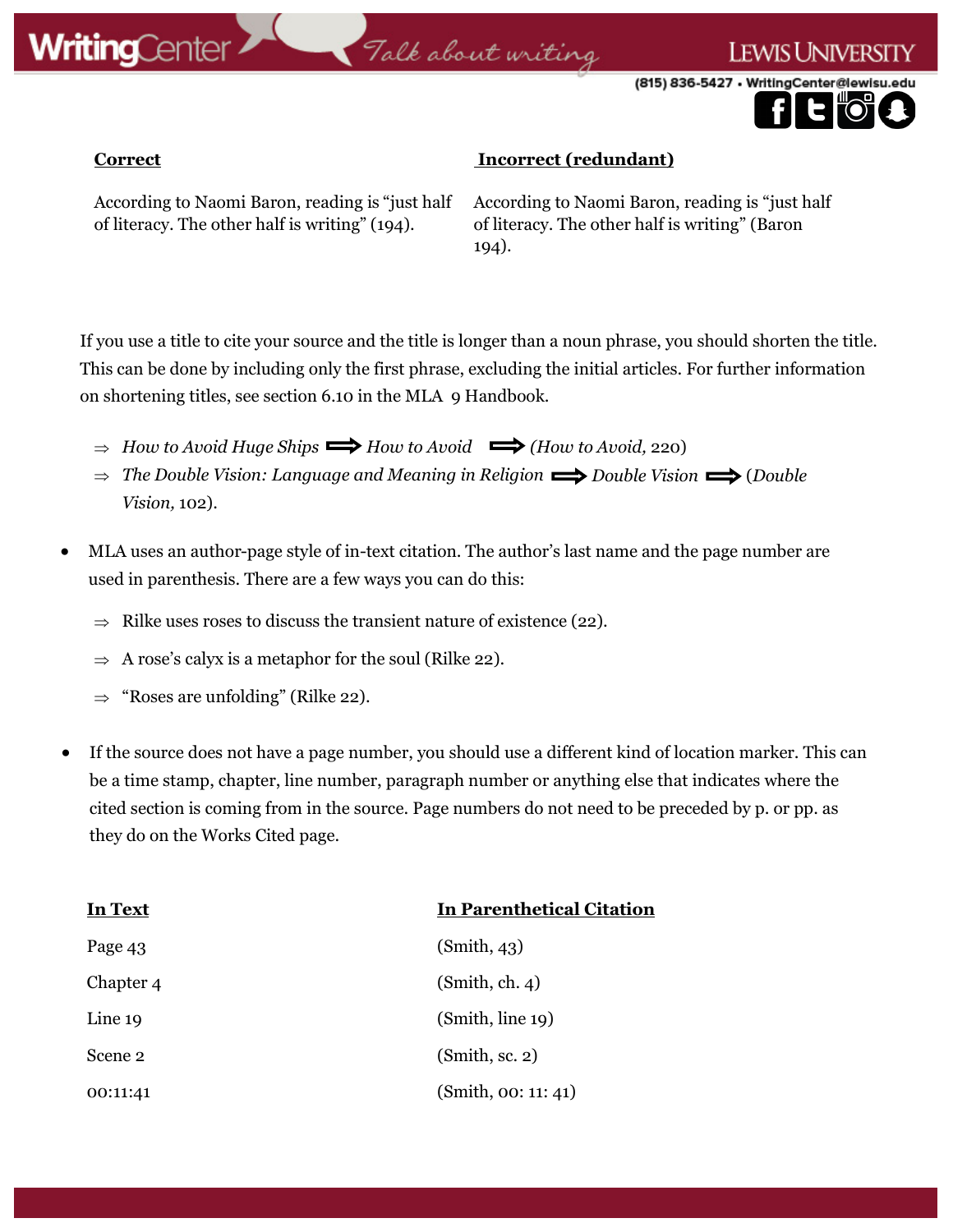### .<br>Talk about writing

(815) 836-5427 · WritingCenter@lewisu

I ewist Inivers

- When citing from a paginated work, always use the style of numbering (roman, Arabic, specialized, etc.) that the source uses.
- If you wish to leave out unnecessary words in a quotation, use ellipses. Never leave out words that change the meaning of the source or that make the sentence grammatically incorrect.
	- $\Rightarrow$  "The tyrannosaurus rex was very dismayed.... that he could not clap his hands" (Riker 20).
- If you are changing or adding to the original content of a quote in order to provide clarity, use [square brackets] around the altered text.
	- $\Rightarrow$  The man in the red shirt asked, "What could possibly happen [to me] on this mission?"
- Abbreviating the name of an organization in text is acceptable if the organization is referenced frequently. Always spell out the abbreviation the first time it is referenced and include the abbreviation that will be used henceforth for clarity.
	- $\Rightarrow$  First mention: American Psychological Association (APA)
	- $\Rightarrow$  Other mentions: APA
- Do not use periods after the abbreviated letters if they are made up of capital letters. The exception to this is when you are writing initials.
	- $\Rightarrow$  DVD vs J. K. Rowling

### **Block Quotes**

Block quotes are quotes that are longer than 4 lines. The quote should be indented a half inch from the left margin, and it should remain double-spaced. There is no indent for the first line in the quote. For poetry, try to keep as much of the original formatting as possible. Use a colon to introduce block quotes unless the connection between your writing and the quote grammatically requires something different. Periods should occur before a parenthetical in-text citation. They should be formatted using the guidelines outlined in the following example.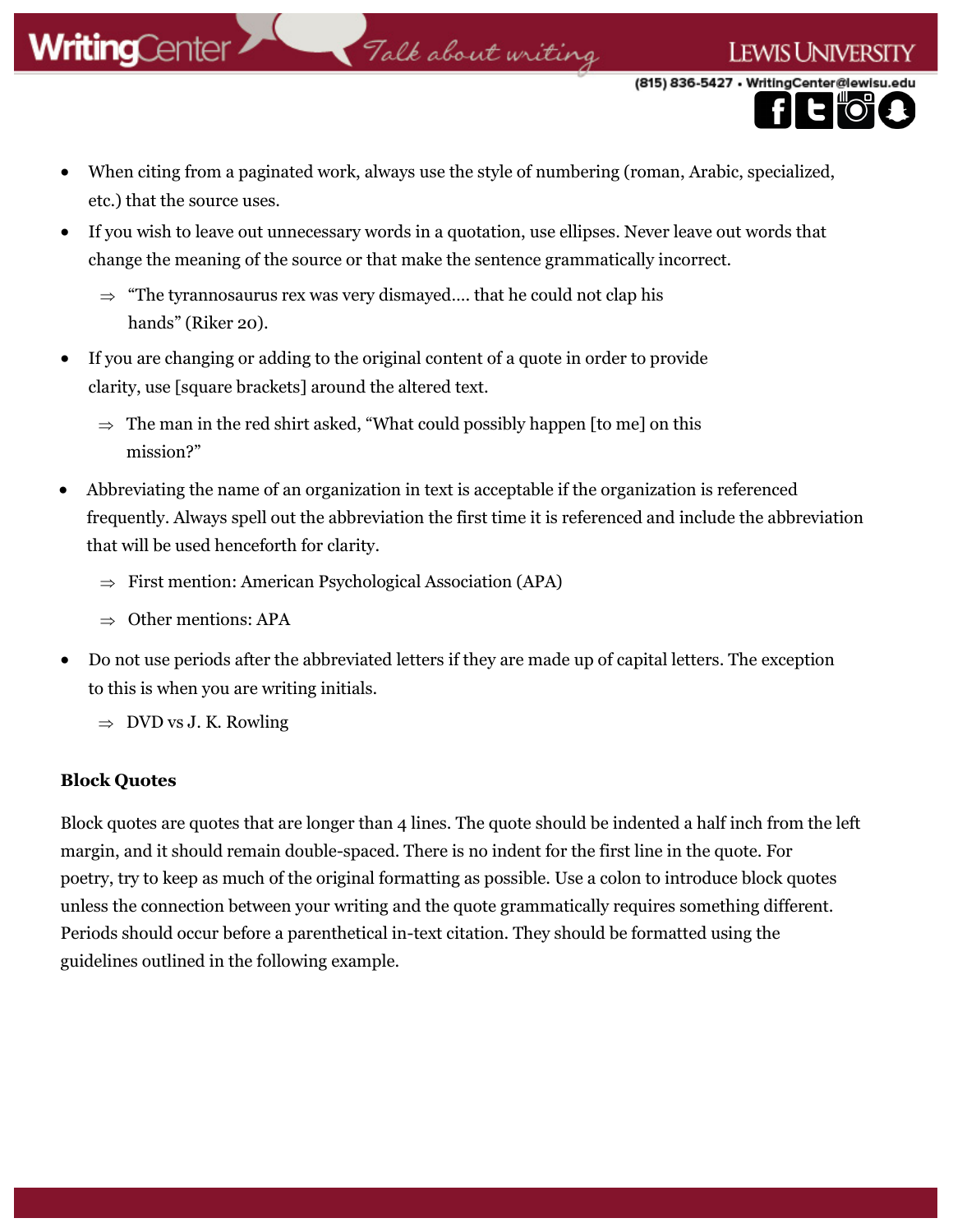### Talk about writing

(815) 836-5427 · WritingCenter@lewisu

**LEWIS UNIVERSI** 

teach us . . . " (75). His book captures the call and need for scientific experiments to **Block** quotations develop new knowledge meant to be used in/on/with American soil, which reflects some begin on a new line. farmers' thinking of the day. are doublespaced, and are By the 1860s, the need for this knowledge was strong enough to affect education. indented half an inch John Nicholson anticipated this effect in 1820 in the "Experiments" section of his book from the margin. Do not add The Farmer's Assistant; Being a Digest of All That Relates to Agriculture and the quotation marks not Conducting of Rural Affairs; Alphabetically Arranged and Adapted for the United States: present in the original. Use block Perhaps it would be well, if some institution were devised, and supported at the **The** quotations citation information quoted expense of the State, which would be so organized as would tend most effectually (author text runs name and longer than to produce a due degree of emulation among Farmers, by rewards and honorary page four lines number) once typed follows the distinctions conferred by those who, by their successful experimental efforts and in your quote's end punctuaimprovements, should render themselves duly entitled to them.<sup>3</sup>  $(92)$ tion.

Source: Purdue OWL

when

paper.

### **Indirect Sources**

An indirect source is a source that contains and cites ideas or work from another author. It is always preferred that writers use direct sources when possible. If you are quoting from a secondhand source, use the abbreviation "qtd. in" before including the indirect source you are citing. Another option is to include a note that clarifies this relationship. If your writing makes it clear that this information is from an indirect source, then you do not need the abbreviation or a note.

 $\Rightarrow$  Ex. "In her article, Segal discusses how Jane Austen introduces many of her characters in terms of their financial situation. For instance, in the beginning of *Sense and Sensibility* Austen introduces us to the Dashwoods by saying, "The family of Dashwood had long been settled in Sussex. Their estate was large…" (qtd. in Segal 252)."

### Works Cited

- Title the source page "Works Cited." It should begin on a separate page.
- All entries should include the following information in the same order as listed. For formatting guidance, check the following examples.
	- $\Rightarrow$  Author. Title of source. Title of container, contributor, version, number, publisher, publication date, location.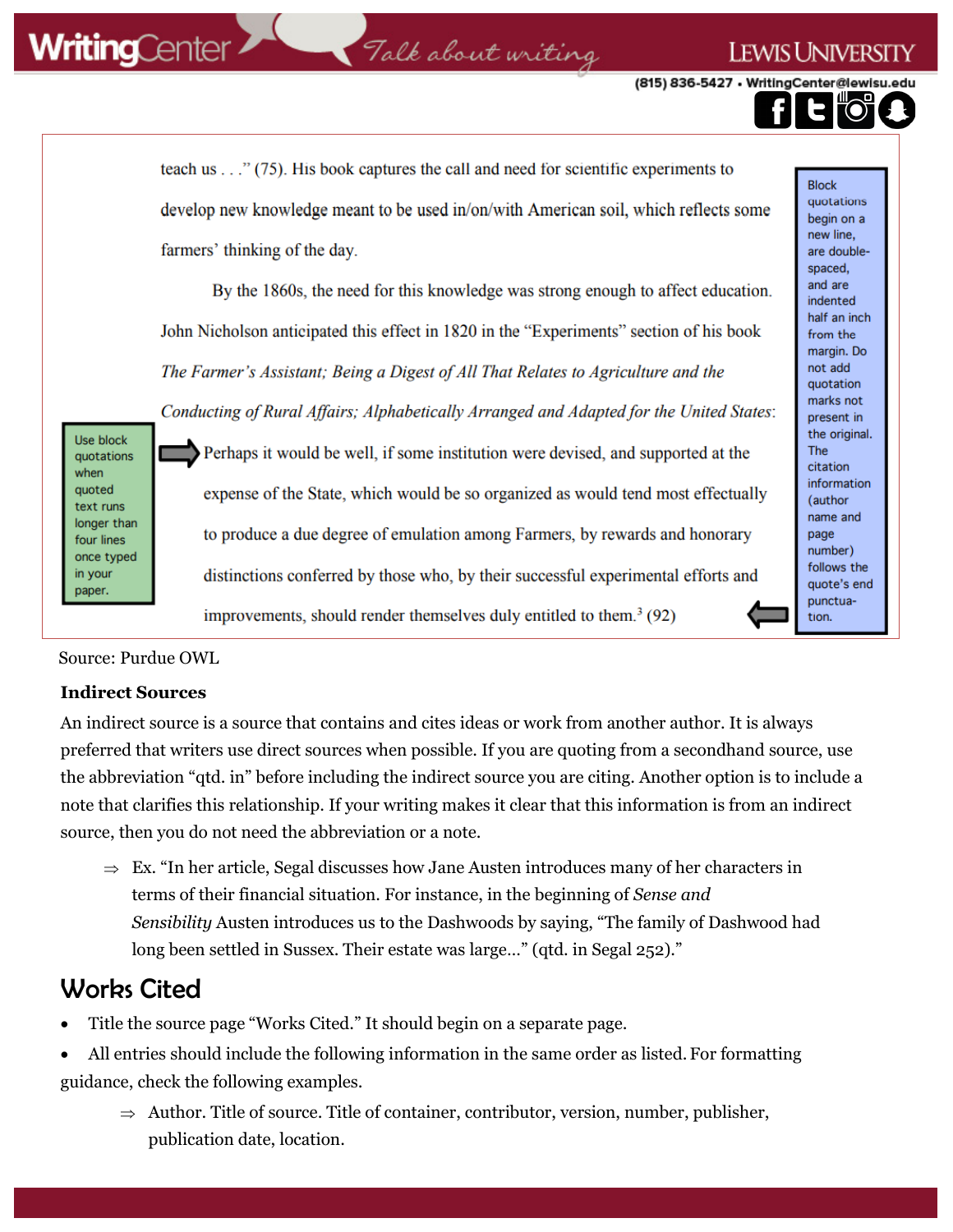• All entries should be listed in alphabetical order.

**Omit information that is unknown or does not apply** such as page numbers or date. If a title is not available, then create your own description of the source as the title or use the first line of text.

Talk about writing

- $\Rightarrow$  Benton, Thomas Hart. Letter to Charles Fremont. 22 June 1987. John Charles Fremont Papers, Southwest Museum Library, Los Angeles. Manuscript.
- Use a hanging indent for each entry
- Double space the Work Cited entries. See example below.

• Locations of publication have little relevance today. Only include this information if your source was published before 1900 or if there are different versions of your source that vary by location.

 Rowling, J. K. *Harry Potter and the Philosopher's Stone.* London, Bloomsbury, 1997.

Rowling , J.K. *Harry Potter and the Sorcerer's Stone.* New York, 1999.

• For government documents, include only the year of publication even if there is an exact date on the document.

• Include the date a web source was accessed if the source lacks a publication date. This information is optional.

- There are many other supplemental elements that can be included in a citation. See 5.105 in the MLA 9 Handbook for more information.
- Include abbreviations for volume, issue, and page number respectively e.g. vol. (volume), no. (number), pp. (pages), p. (page).



Source: Purdue OWL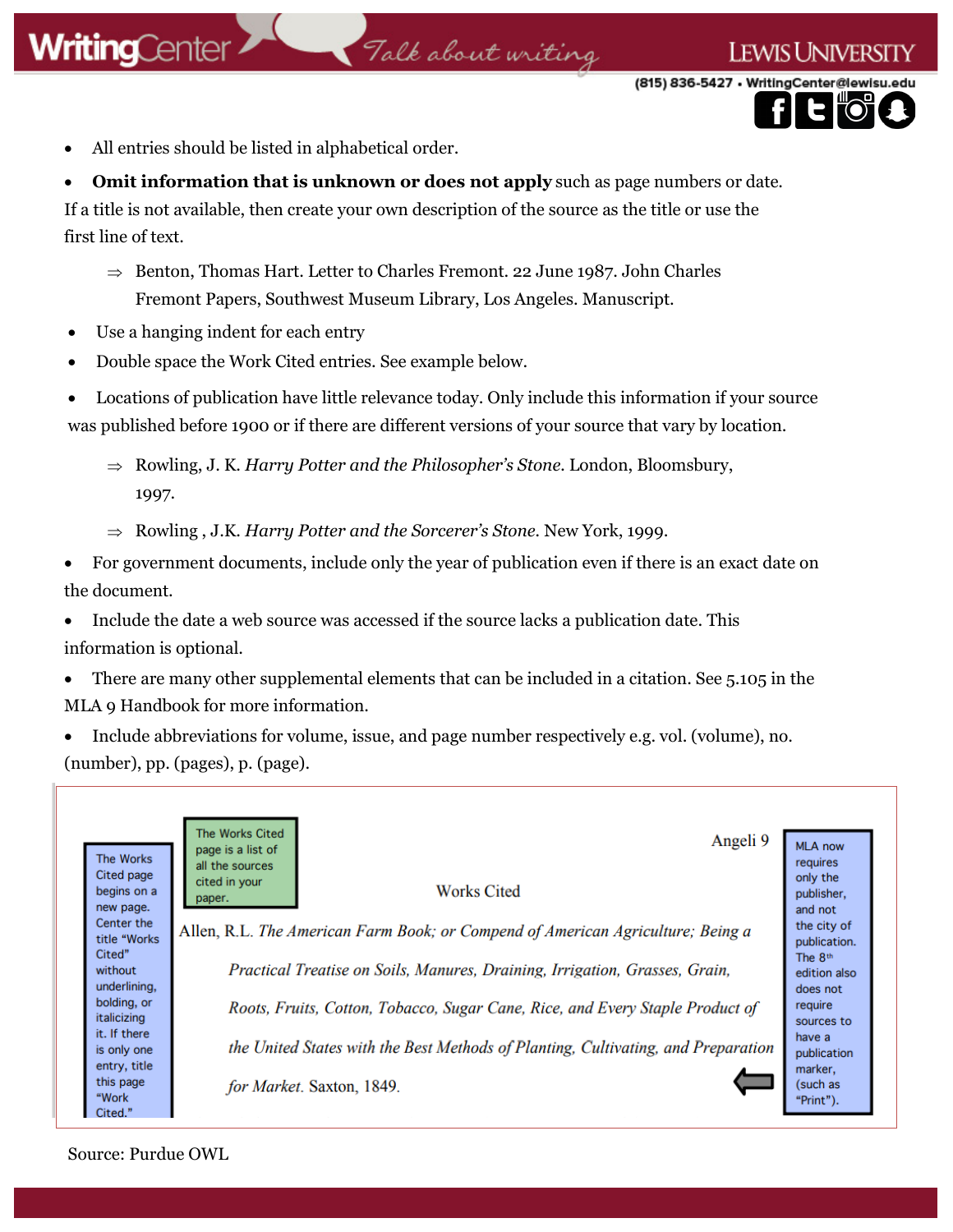### Talk about writing

(815) 836-5427 · WritingCenter@lewisu

**LEWIS UNIVERSITY** 



A container is a platform or work that contains another form of work. For example, this could be a journal that contains an article or a database that contains an article. Containers are a necessary part of citation that occur after the source title and before contributor information. There are some works that are selfcontained, like a printed novel. If this is the case, leave the title of container section empty, but include any relevant publication details in the container section of the citation. There are also some works that have multiple containers, such as an article published in a journal that was digitalized.

If a website links you to a different location which then is where you get your source from, then that first website is not a container. For example, if Blackboard links you to an article on CNN, Blackboard is not a container, CNN is. For more information, see section 5.34 in the MLA 9 handbook.

- $\Rightarrow$  Sigmund, Paul E. "Chile" Latin American Politics and Development, edited by Howard J. Wiarda and Harvy F. Kline, 7th ed., Westview Press, 2011, pp. 168-99.
- $\Rightarrow$  Austen, Jane. Emma. Penguin Books, 2011.
- $\Rightarrow$  Langhamer, Claire. "Love and Courtship in Mid-Twentieth-Century England." *Historical Journal*, vol. 50, no. 1, 2007, pp. 173-96. *ProQuest,* doi:10.1017/ S0018246X06005966. Accessed 27 May 2009.

### **URLs and DOIs**

URLs are web addresses and often when citing, they need to be truncated in the Works Cited page. URLs should omit http:// or https:// as long as the citation still links to the source. If a URL is more than three lines or is longer than the rest of the entry, then it should be shortened to only the host.

 $\Rightarrow$  Go.galegroup.com/ps

A digital object identifier (DOI), is a string of letters and numbers that links to the location of your online source. You should be able to click on the URL or DOI and go directly to the source you are referencing. There are times when a source will indicate that the URL is stable and will not change. In cases like this, the URL is called a permalink and this link is preferred over a normal URL. A DOI will not change over time, so, when possible, it is preferable to use one over a URL or permalink.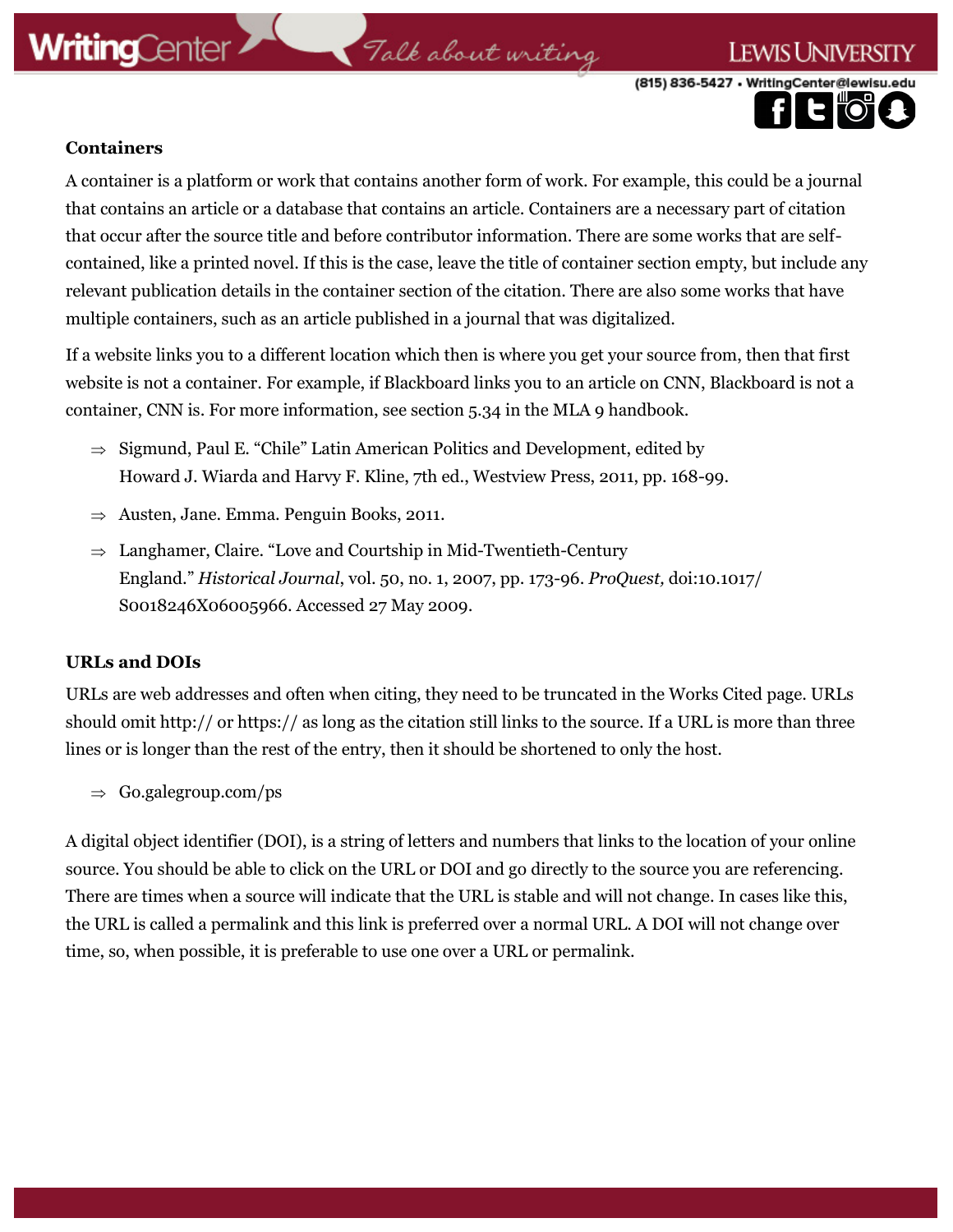





### Works Cited Examples

| <b>One author</b><br>(book):                  | Last Name, First Name Middle Initial. Title. Publisher, Publication date.                                          |
|-----------------------------------------------|--------------------------------------------------------------------------------------------------------------------|
| Example:<br>$\Rightarrow$                     | Rowell, Rainbow. Eleanor and Park. St. Martin's Press, 2014.                                                       |
| <b>Two authors</b><br>(book):                 | Last Name, First Name Middle Initial., and First Name Last Name. Title. Publisher,<br>Publication date.            |
| Example:<br>$\Rightarrow$                     | Dorris, Michael, and Louise Erdrich. The Crown of Colombus. HarperCollins<br>Publishers, 1999.                     |
| Three or more<br>authors (book):              | Last Name, First Name Middle Initial., et al. Title. Publisher, Publication date.                                  |
| $\Rightarrow$ Example:                        | Charon, Rita, et al. The Principles and Practice of Narrative Medicine. Oxford<br>UP, 2017.                        |
| No author:                                    | Title. Publisher, Publication date.                                                                                |
| Example:<br>$\Rightarrow$                     | Lazarillo de Tormes. Medina del Campo, 1554.                                                                       |
| Organization<br>$\Rightarrow$<br>as author:   | Organization name. Title. Publisher, Year.                                                                         |
| Example:<br>$\Rightarrow$                     | United Nations. Consequences of Rapid Population Growth in Developing<br>Countries. Taylor and Francis. 1991.      |
| <b>Newspaper</b><br>$\Rightarrow$<br>Article: | Last Name, First Name. "Article Title." Newspaper name. Date published.<br>Page numbers.                           |
| Example:                                      | Brubaker, Bill. "New Health Center Targets County's Uninsured Patients."<br>Washington Post, 24 May 2007, p. LZ01. |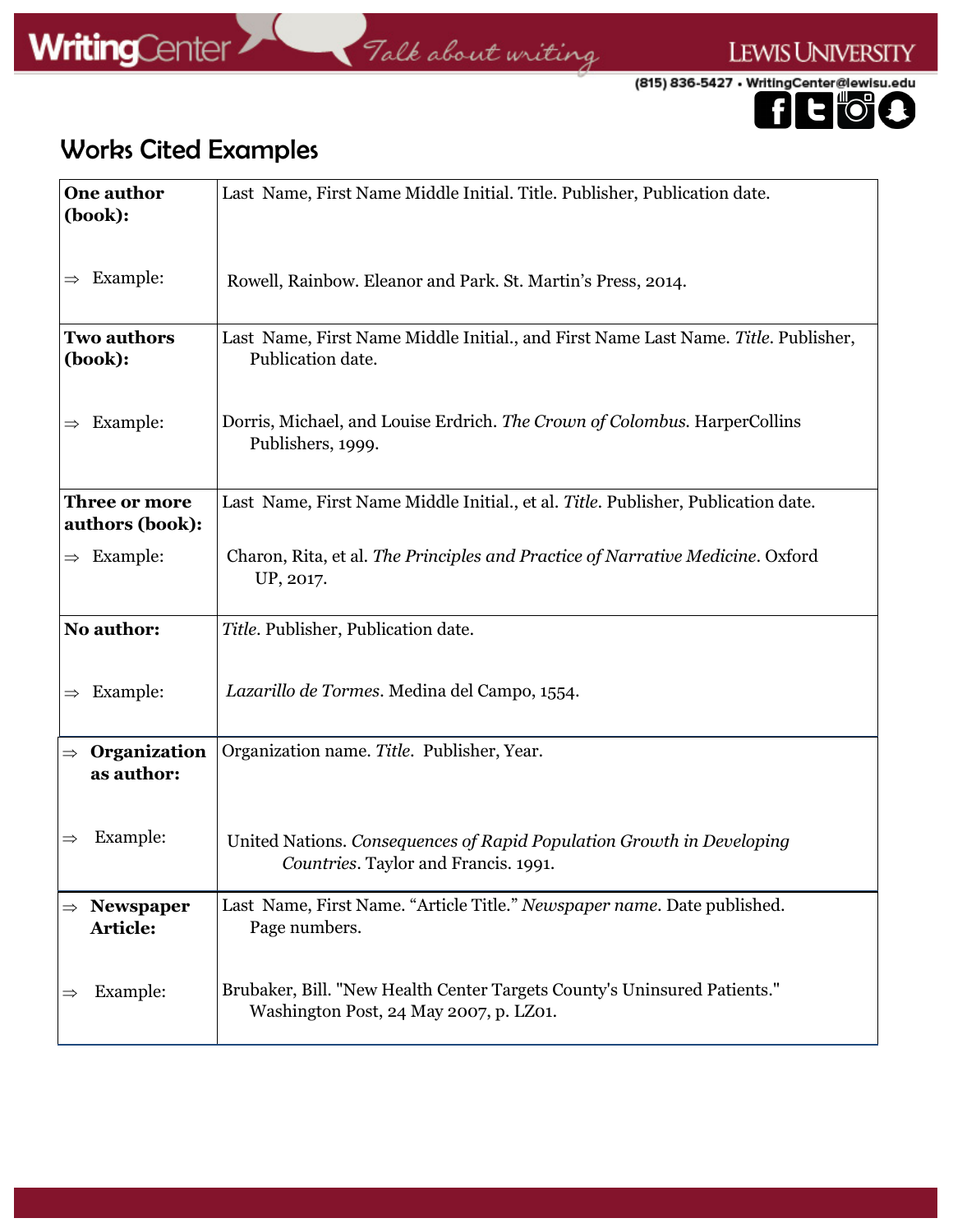Falk about writing

 $\mathbb{R}^n$ 

LEWIS UNIVERSITY



| Article/chapter<br>in a book:               | Last Name, First Name. "Title." Title of Collection, edited by Editor's Name(s),<br>Publisher, Year, Page range of entry.                                                                                           |
|---------------------------------------------|---------------------------------------------------------------------------------------------------------------------------------------------------------------------------------------------------------------------|
| $\Rightarrow$ Example:                      | Harris, Muriel. "Talk to Me: Engaging Reluctant Writers." A Tutor's Guide: Helping<br>Writers One to One, edited by Ben Rafoth, Heinemann, 2000, pp. 24-3                                                           |
| <b>Edited book:</b>                         | Last Name, First Name. Title, edited by First Name Last Name, Publisher, Year.                                                                                                                                      |
| $\Rightarrow$ Example:                      | Bronte, Charlotte. Jane Eyre, edited by Margaret Smith, Oxford UP, 1998.                                                                                                                                            |
| Article with a<br>DOI:                      | Last Name, First Name. "Title." Journal, Volume number, Version number, Year,<br>Page range,. Container. DOI. Access date.                                                                                          |
| $\Rightarrow$ Example:                      | Langhamer, Claire. "Love and Courtship in Mid-Twentieth-Century Eng-<br>land." Historical Journal, vol. 50, no. 1, 2007, pp. 173-96. ProQuest, https://<br>doi.org/10.1017/S0018246X06005966. Accessed 27 May 2009. |
| Article with a<br>URL:                      | Last Name, First Name. "Title." Container. URL. Access date.                                                                                                                                                        |
| $\Rightarrow$ Example:                      | Lundman, Susan. "How to Make Vegetarian Chili." eHow, www.ehow.com/<br>how_10727_make-vegetarian-chili.html. Accessed 6 July 2015.                                                                                  |
| $\Rightarrow$ Website:                      | Last Name, First Name. Site Name. Version number, Sponsor/Publisher of site,<br>Publication date, DOI/URL/permalink. Date of access.                                                                                |
| Example:                                    | The Purdue OWL Family of Sites. The Writing Lab and OWL at Purdue and<br>Purdue U, 2008, owl.english.purdue.edu/owl. Accessed 23 Apr. 2008.                                                                         |
| Government<br>reports,<br>statues,<br>laws: | Last Name, First name. Name of the national government, agency. Title. Publishing<br>office and year. Page numbers.                                                                                                 |
| Example:                                    | United States, Congress, Senate, Committee on Energy and Natural Resources.<br>Hearing on the Geopolitics of Oil. Government Printing Office, 2007. 110th<br>Congress, 1st session, Senate Report 111-8.            |